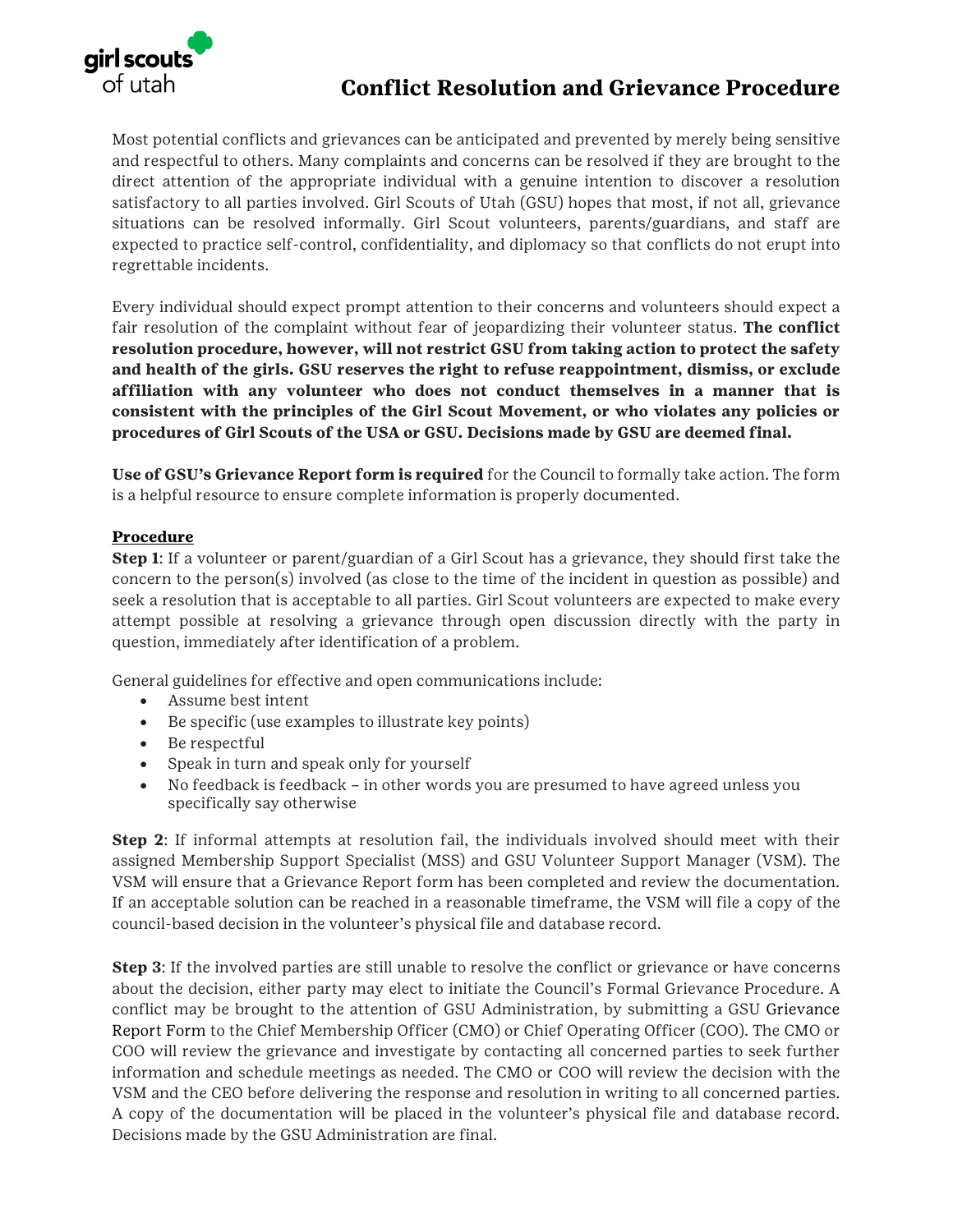

## **Grievance Report**

*All information must be accurately completed, and form signed for further investigation.*

|                                                                                    |  | Choose one: $\Box$ Volunteer $\Box$ Parent/Guardian $\Box$ Staff $\Box$ Other |  |  |  |
|------------------------------------------------------------------------------------|--|-------------------------------------------------------------------------------|--|--|--|
|                                                                                    |  |                                                                               |  |  |  |
| Describe the grievance in detail:<br>Attach additional sheet of paper if necessary |  |                                                                               |  |  |  |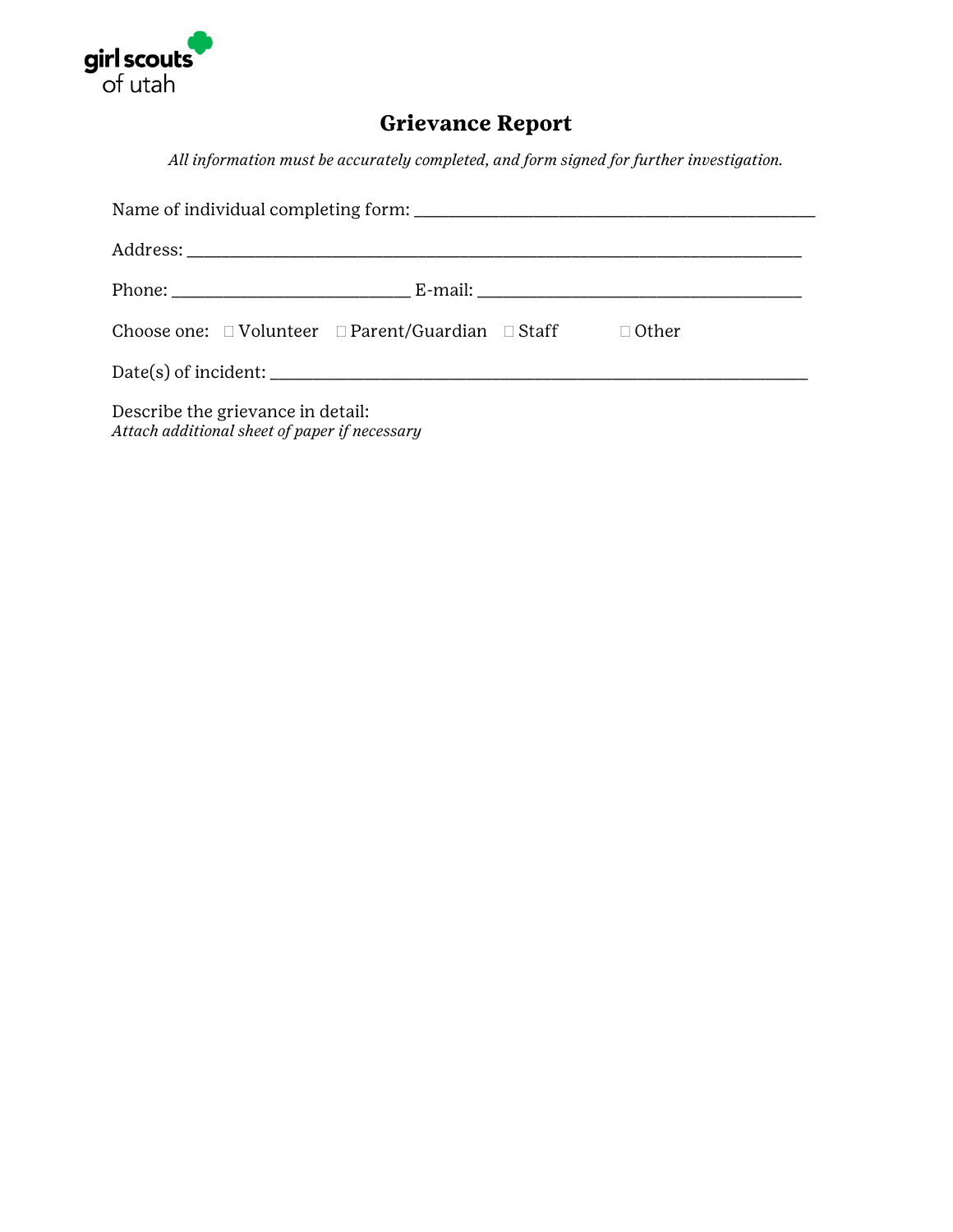

Give details (including contact information) for those involved in your grievance: *Attach additional sheet of paper if necessary* 

\_\_\_\_\_\_\_\_\_\_\_\_\_\_\_\_\_\_\_\_\_\_\_\_\_\_\_\_\_\_\_\_\_\_\_\_\_\_\_\_\_\_\_\_\_\_\_\_ \_\_\_\_\_\_\_\_\_\_\_\_\_\_\_\_\_\_

What suggestions do you have to resolve the situation?